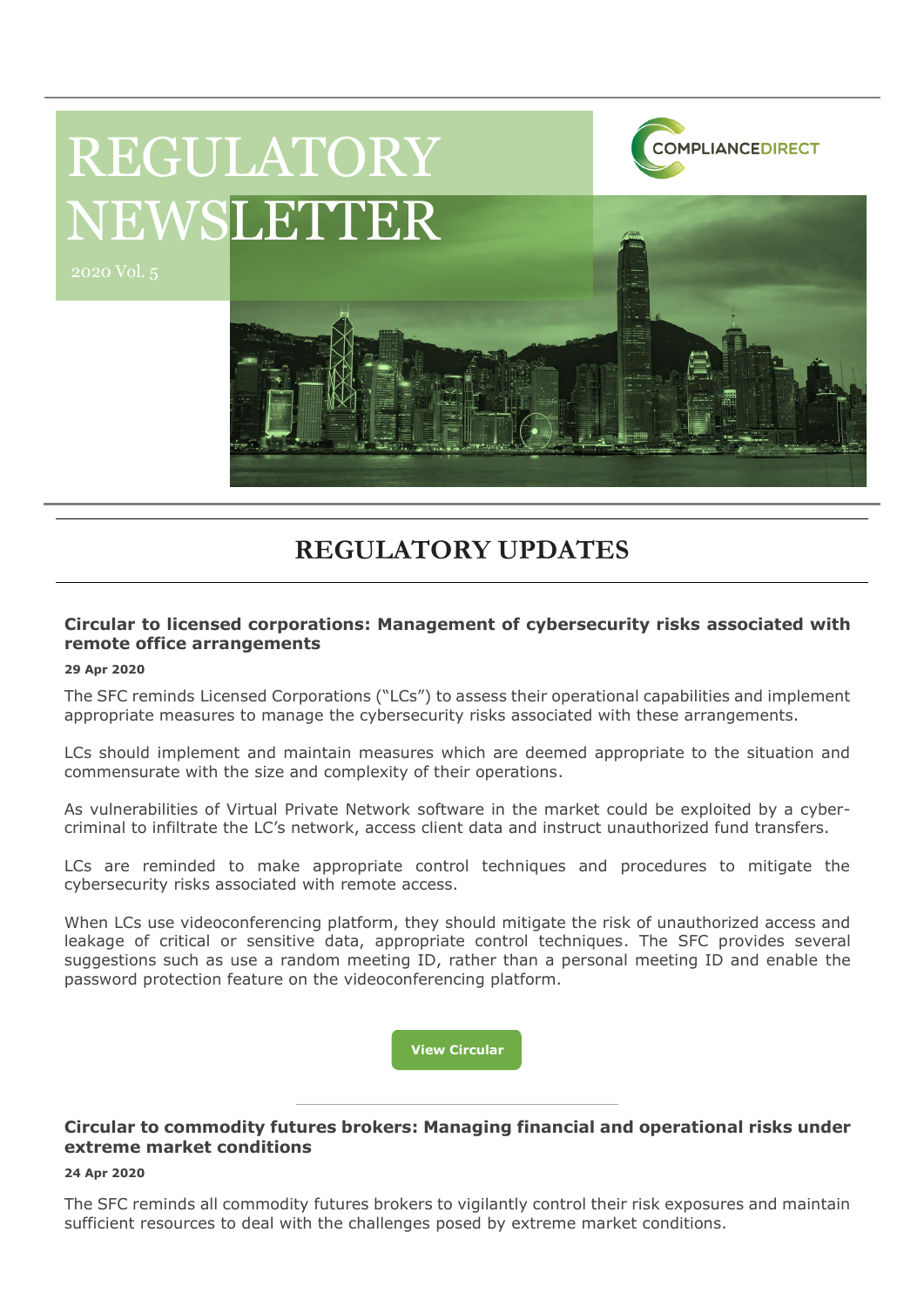The SFC recently found that two commodity futures brokers committed significant, though shortterm, breaches of the liquid capital requirements under the Securities and Futures (Financial Resources) Rules due to failures to collect large amounts in margin calls amidst the volatility in overseas crude oil futures markets. Although the breaches were resolved, they illustrate the importance of taking more prudent risk management measures to protect the firm's operations and ensure compliance with regulatory requirements in extreme circumstances.



# **Circular to licensed corporations Margin requirements for non-centrally cleared OTC derivative transactions**

### **7 May 2020**

This circular informs Licensed Corporations ("LCs") that the Securities and Futures Commission will defer the introduction of initial margin ("IM") requirements for non-centrally cleared over-the-counter ("OTC") derivative transactions by one year to provide operational relief amidst the COVID-19 situation.

Subject to specified thresholds, the IM requirements for LCs which are contracting parties to noncentrally cleared OTC derivative transactions entered into with a covered entity were originally to be phased in starting from 1 September 2020.

In light of the significant challenges posed by the COVID-19 outbreak, the Basel Committee on Banking Supervision and the International Organization of Securities Commissions on 3 April 2020 announced a one-year extension of the deadlines for completing the final implementation phases of the IM requirements for non-centrally cleared OTC derivatives. Covered entities with an Average Aggregate Notional Amount ("AANA") of non-centrally cleared OTC derivatives greater than €50 billion will now be subject to the IM requirements from 1 September 2021. Covered entities with an AANA of non-centrally cleared OTC derivatives greater than €8 billion will be subject to the IM requirements from 1 September 2022.

**View [Circular](https://www.sfc.hk/edistributionWeb/gateway/EN/circular/intermediaries/supervision/doc?refNo=20EC41)**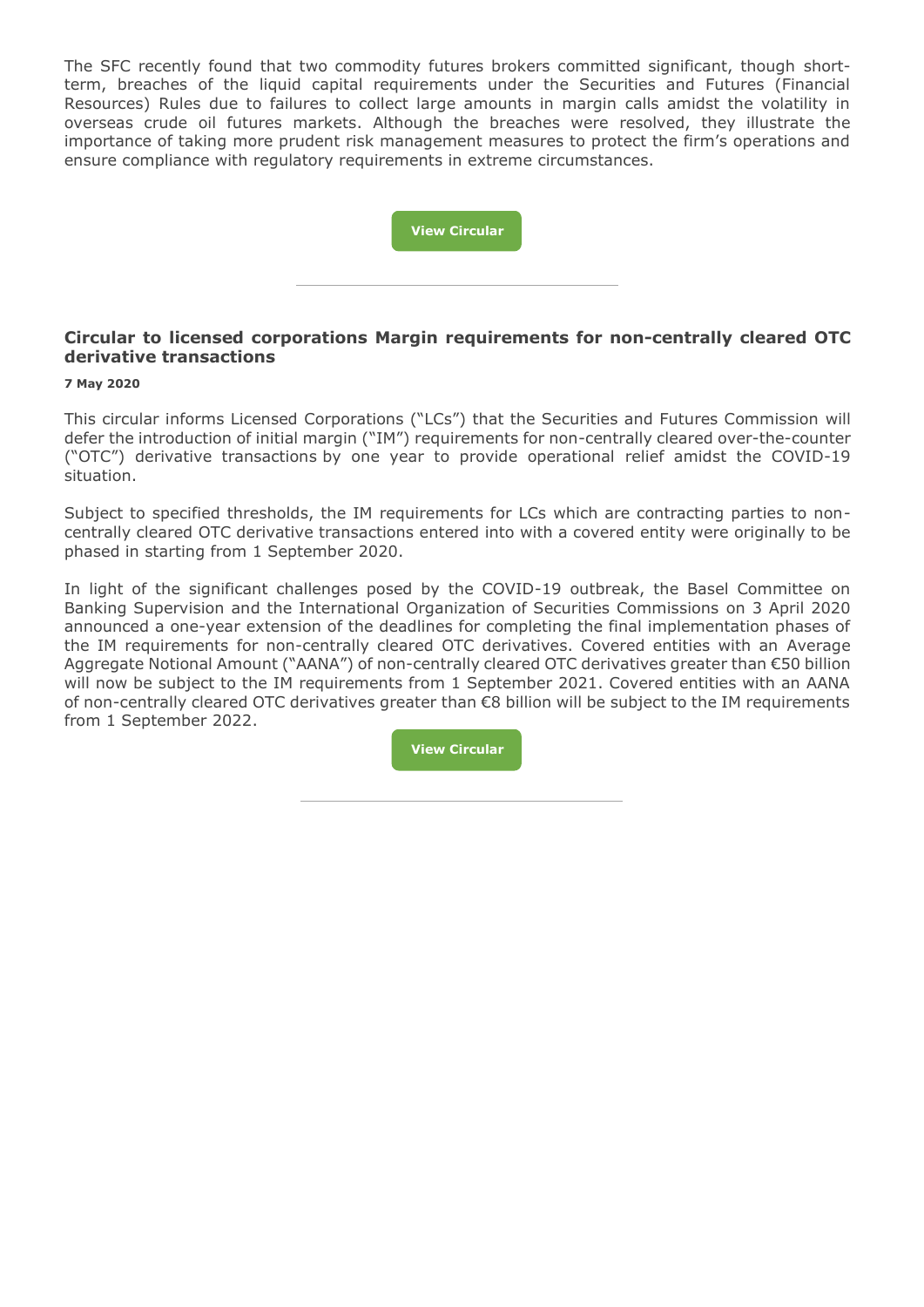# **ENFORCEMENT NEWS**

# **The SFC reprimands and fines BOCOM International Securities \$19.6 million for internal control failures**

#### **20 Apr 2020**

The Securities and Futures Commission ("the The Securities and Futures Commission ("the handling of third-party fund deposits and the of Collective Investment Schemes ("CISs"). maintenance and implementation of a margin lending and margin call policy.

ensure compliance with the Guideline on Anti-effective systems and controls to: Money Laundering and Counter-Terrorist Financing and various provisions in the Internal Control Guidelines and the Code of Conduct.

> **[View News](https://www.sfc.hk/edistributionWeb/gateway/EN/news-and-announcements/news/enforcement-news/doc?refNo=20PR36) NNE[WNew](Whitestone)**

**The SFC reprimands and fines Mega International Commercial Bank Co., Ltd. \$7 million for regulatory breaches over CIS sale**

#### **7 May 2020**

SFC") has reprimanded and fined BOCOM SFC") has reprimanded and fined the Mega International Securities Limited ("the BISL") a International Commercial Bank Co., Ltd. ("the total of \$19.6 million for a range of regulatory MICBC") HK\$7 million over MICBC's internal breaches, including failures concerning the system and control failures in relation to the sale

The BISL also failed to put in place adequate and which found that, in the course of selling CISs to effective controls to identify deposits made into clients between August 2014 and July 2015, the client accounts by third parties, hence failed to MICBC had failed to implement adequate and Following a referral from the Hong Kong Monetary Authority, the SFC conducted an investigation

- Properly assess its clients' investment objective, risk tolerance level and knowledge of derivatives;
- Ensure the investment recommendations and/or solicitations made to its clients were reasonably suitable in all the circumstances;
- Conduct adequate product due diligence on certain funds;
- Ensure all relevant factors were properly taken into account before assigning the funds risk ratings; and
- Identify funds which constituted derivative products

**[View News](https://www.sfc.hk/edistributionWeb/gateway/EN/news-and-announcements/news/doc?refNo=20PR42)**